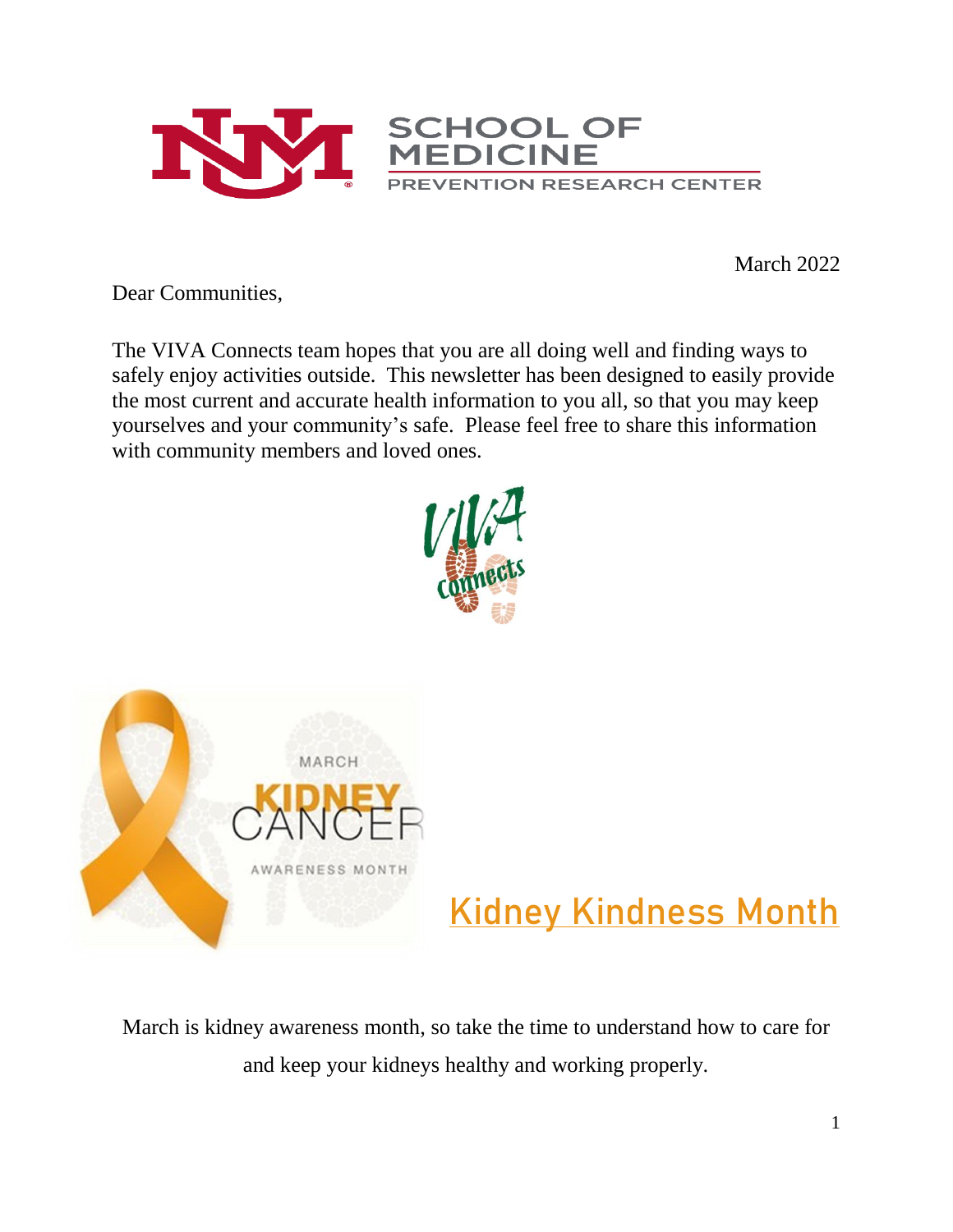

#### **What is kidney (renal) cancer?**

### **Let's start with the basics**

Your kidney's job is to create urine, which helps wash out liquid waste from the body. The kidneys also help regulate blood pressure and assist in stimulating blood cell production from bone marrow. Kidneys are very important for overall health, which is why it is important to learn ways to better take care of them.

Kidney cancer is also called *kidney and renal pelvis cancer* or *renal cell cancer* as the center of the kidney is called the renal pelvis. When renal cells abnormally grow out of control it often leads to cancer. This cancer can then spread to other locations in the body and damage other organs. Without proper diagnosis, treatment, and care of renal cancer, the cancer can cause severe end-stage renal disease.

End-stage renal disease is when the kidneys no longer work, it can be fatal, and dialysis is required to survive.

#### **Causes of renal cancer**

- o **\*Smoking is the number one risk factor leading to renal cancer!**
- o Living with high blood pressure
- o Obese or overweight
- o Taking some types of pain medication for a long time
- o Genetically pre-disposed to renal cancer
- o Having kidney stones
- o Exposure to [trichloroethylene](https://wwwn.cdc.gov/TSP/ToxFAQs/ToxFAQsDetails.aspx?faqid=172&toxid=30) (a chemical used to remove grease from metal)



SAVE YOUR LIFE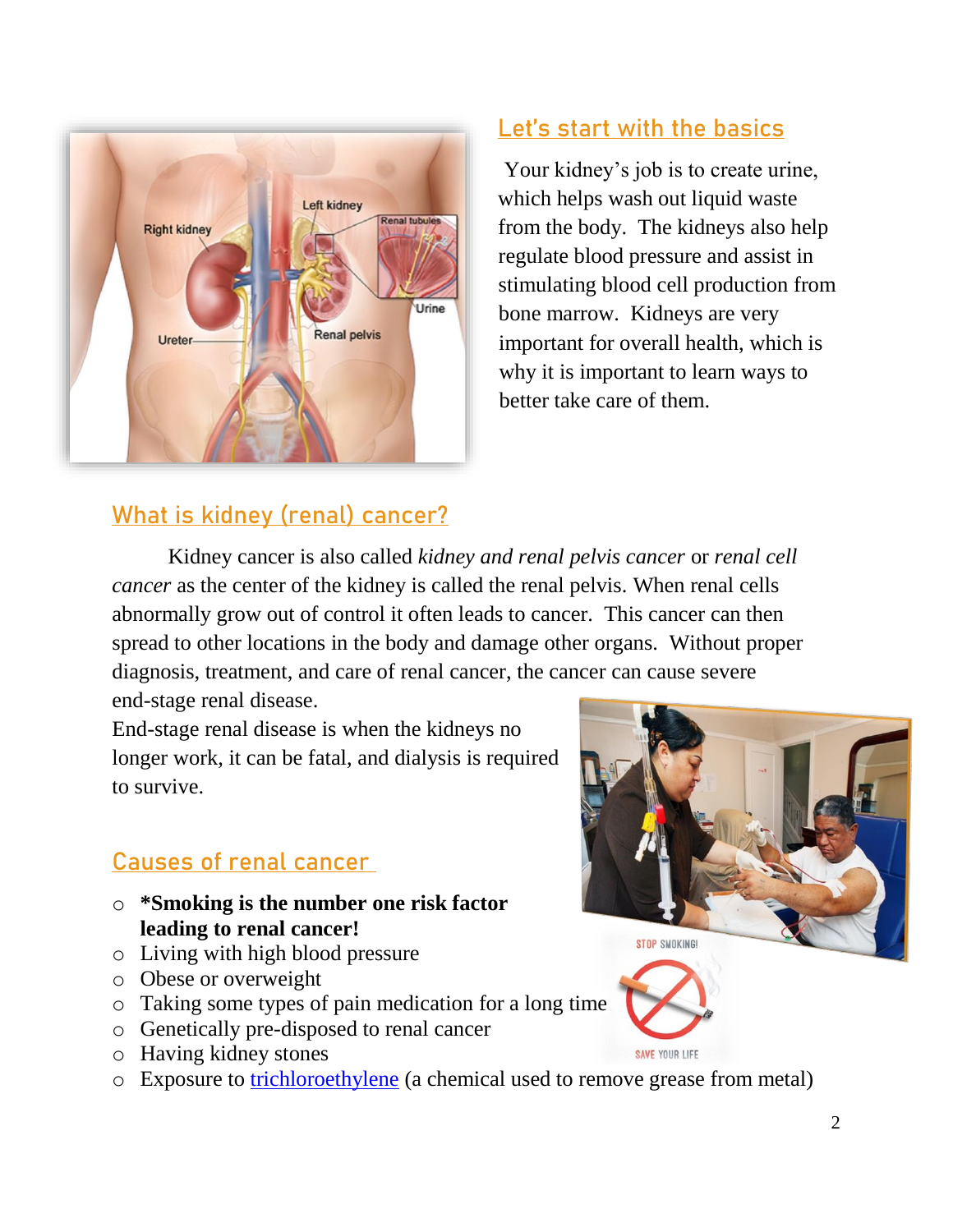Kidneys



#### **Symptoms of renal cancer**

According to the [CDC](https://www.cdc.gov/cancer/kidney/index.htm) "A person with kidney or renal pelvis cancer may or may not have one or more of the symptoms listed here. The same symptoms can also come from other causes. If you have any of these symptoms, talk to your doctor."

- o Blood in your urine
- o Feeling a lump or swelling of kidneys (middle of back area)
- o Constant lower back and side pain
- o Often feeling tired or not healthy
- o Reoccurring fever
- o Low appetite
- o Unexpected weight loss
- o Something blocking your lower gut/bowels

#### **How can I keep my kidneys healthy?**

- o Don't smoke, and [try to quit if you do smoke](https://www.quitnownm.com/?utm_source=Cumulus&utm_medium=CPC&utm_campaign=AdWords_English&gclid=Cj0KCQiA95aRBhCsARIsAC2xvfyd4Fnk2keiBvd47FHrjS0H5x5QUzv7dLFH4Z-P9Kbwvr5_9UJOrV4aApNHEALw_wcB)
- o Be cautious if you work with the chemical [trichloroethylene](https://wwwn.cdc.gov/TSP/ToxFAQs/ToxFAQsDetails.aspx?faqid=172&toxid=30)
- o Maintain a healthy weight
- o Eat healthy (lots of fruits and veggies!)
- o Exercise everyday
	- o Hard to find time or energy to exercise?
		- Spend ~30 minutes a day doing an activity that you like such as walking your dog, biking, playing a sport, etc. Find more info at [Move Your Way](https://health.gov/moveyourway)

#### **How much activity do I need?**



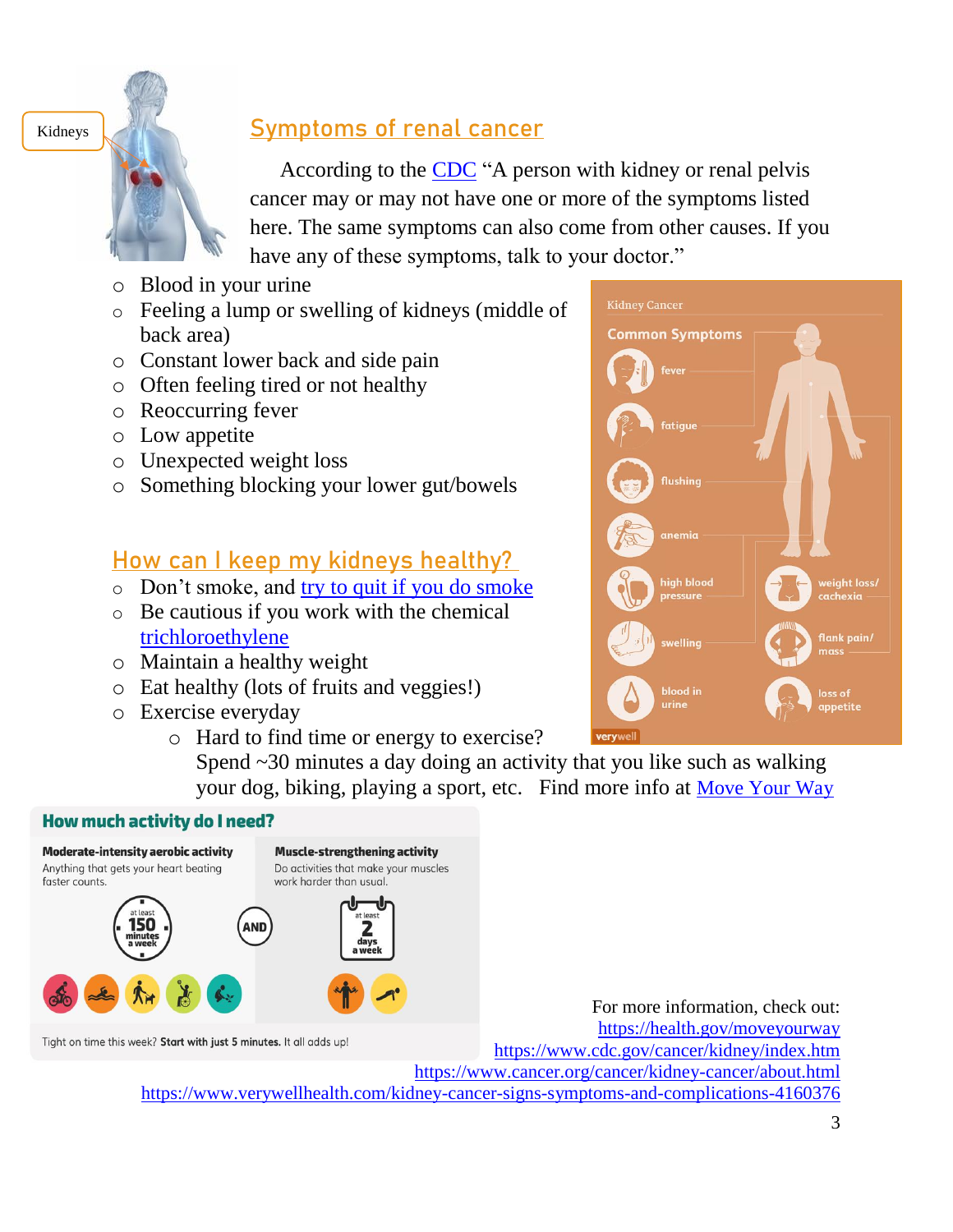

## **The VIVA Connects and**

### **Healthy Places Healthy People team visit Cuba!**

On Thursday March 3rd, the VIVA Connects, and the Healthy Places Healthy People team traveled to Cuba, NM for a trails workshop training. The focus of this visit was to help teach the team members about the

different resources and materials that help create sustainable trails in communities. Cuba is the pilot site for the VIVA Connects and HPHP team's work, as the [Step Into Cuba](https://www.stepintocuba.org/) program began nearly 13 years ago to promote physical activity and chronic disease risk reduction in the community of Cuba.



out trail features along the Fisher Trail

The team members visited the Becker-

Mace trail, Fisher trail, Library Loop trail, St. Francis of Assisi Park trail, the US Forest Service office, visitor center, and Cuba schools. Each location has unique challenges to the planning and designing of the trail in that area, building the trail, maintaining the trail, and ensuring that kiosks and signage are present. The team learned that creating safe and accessible trails allow community members and visitors feel confident walking along



the trails, and increase overall use of the trails.

Many of the trails were made possible by partnerships with the National Forest, BLM, private landowners, Step Into Cuba, Cuba schools, community volunteers, and other local organizations and community members. It takes a village to create beautiful walking paths, but they are so worth it!

Walking along the Fisher Trail to observe water bars, trail designation techniques, signage, etc.